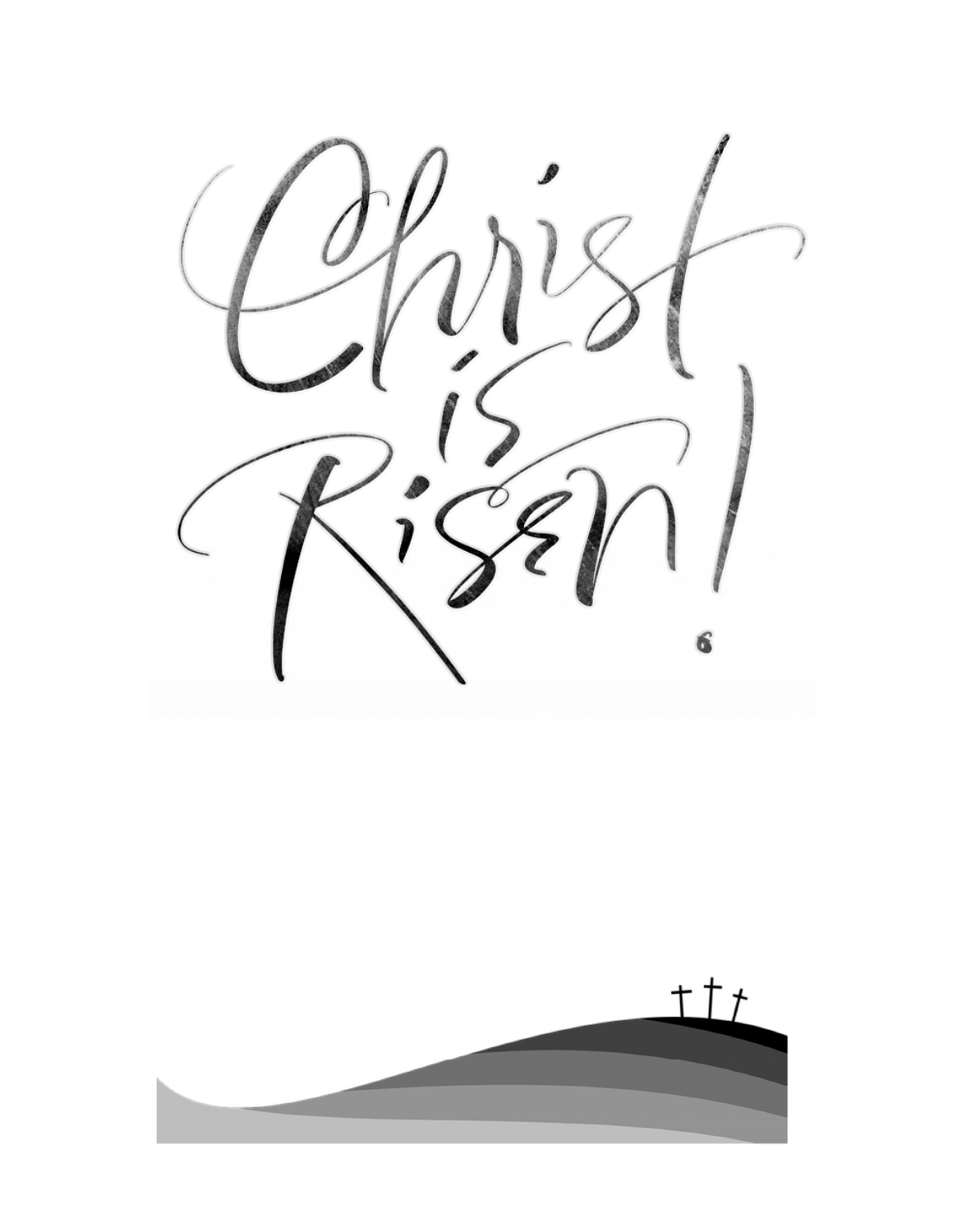

### **THE UNITED CHURCH OF CHRIST FIRST CONGREGATIONAL Norwich, New York 13815**



**An Open and Affirming Church**

**April 17, 2022 10:00 a.m.**

**Easter Sunday**

## *PREPARING TO WORSHIP GOD*

## **CHIMING OF THE HOUR**

## **PRELUDE**

*Fugue in C Major C Major C Major C Major C Major Puller <b>Dietrich Buxtehude* 

### **WELCOME**

(Please sign the attendance pad found in the pew.)

## **ANNOUNCEMENTS**

## *GATHERING*

## **CALL TO WORSHIP**

- ONE: Alleluia! Christ is risen!
- **ALL: Christ is risen, indeed! Alleluia!**
- ONE: This is the day that the Lord has made; let us rejoice and be glad in it. Alleluia! Christ is risen!
- **ALL: Christ is risen, indeed! Alleluia!**

## **INVOCATION**

\*Please stand if you are able.

# **Large Print Bulletins are available from the ushers.**

Permission to reprint, podcast, and / or stream the music in this service obtained from ONE LICENSE with license #735996-A. All rights reserved.

Prayers reprinted by permission of Westminster John Knox Press from *Feasting on the Word Worship Companion* © 2012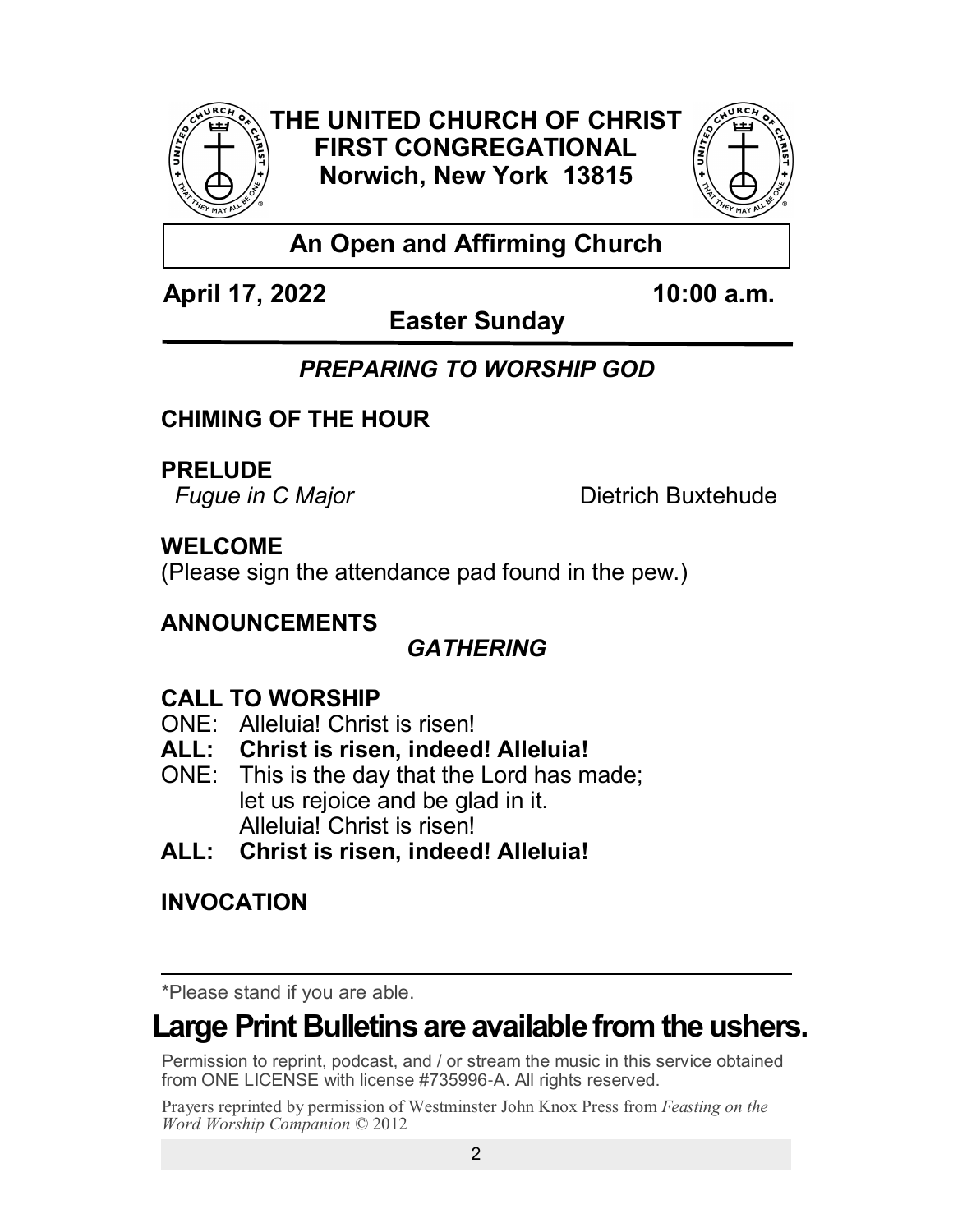### **\*OPENING HYMN**

**Christ the Lord is Risen Today 1233** (Tune: EASTER HYMN)

## *TIME OF SHARING*

### **CHILDREN'S MOMENT**

The Lord's Prayer

## **INCLUSIVE CHURCH PRAYER**

Lord of the dawn, revealed to women of courage and men of doubt: take us from the empty places where death holds power to the rising of your love as light for all the world; in Jesus Christ, the Resurrection and the Life. Amen.

## **TEACHING THE WAY OF JESUS**

## **PASTORAL BLESSING OF PEACE**

ONE: May the Peace of Jesus Christ be with you.

### **ALL: And also with you.**

## **OFFERTORY PLEDGE**

- ONE: We love God with all our heart, soul, mind, and strength.
- **ALL: We pledge our whole selves to God.**
- ONE: We love our neighbors as ourselves.
- **ALL: We pledge to do justice as Christ's ambassadors of reconciliation.**
- ONE: We love one another as Jesus loves us.
- **ALL: We pledge to be and become Christ's Beloved Community in our life together.**
- ONE: We make disciples by teaching and modeling how to follow Jesus' Way of Love.
- **ALL: We pledge to be Jesus' disciples sharing Jesus' Way of Love in the way we live our lives and practice our faith.**

*We will not be passing the offering plates. Instead, they are located at both doors for your convenience as you enter or exit the Nave.*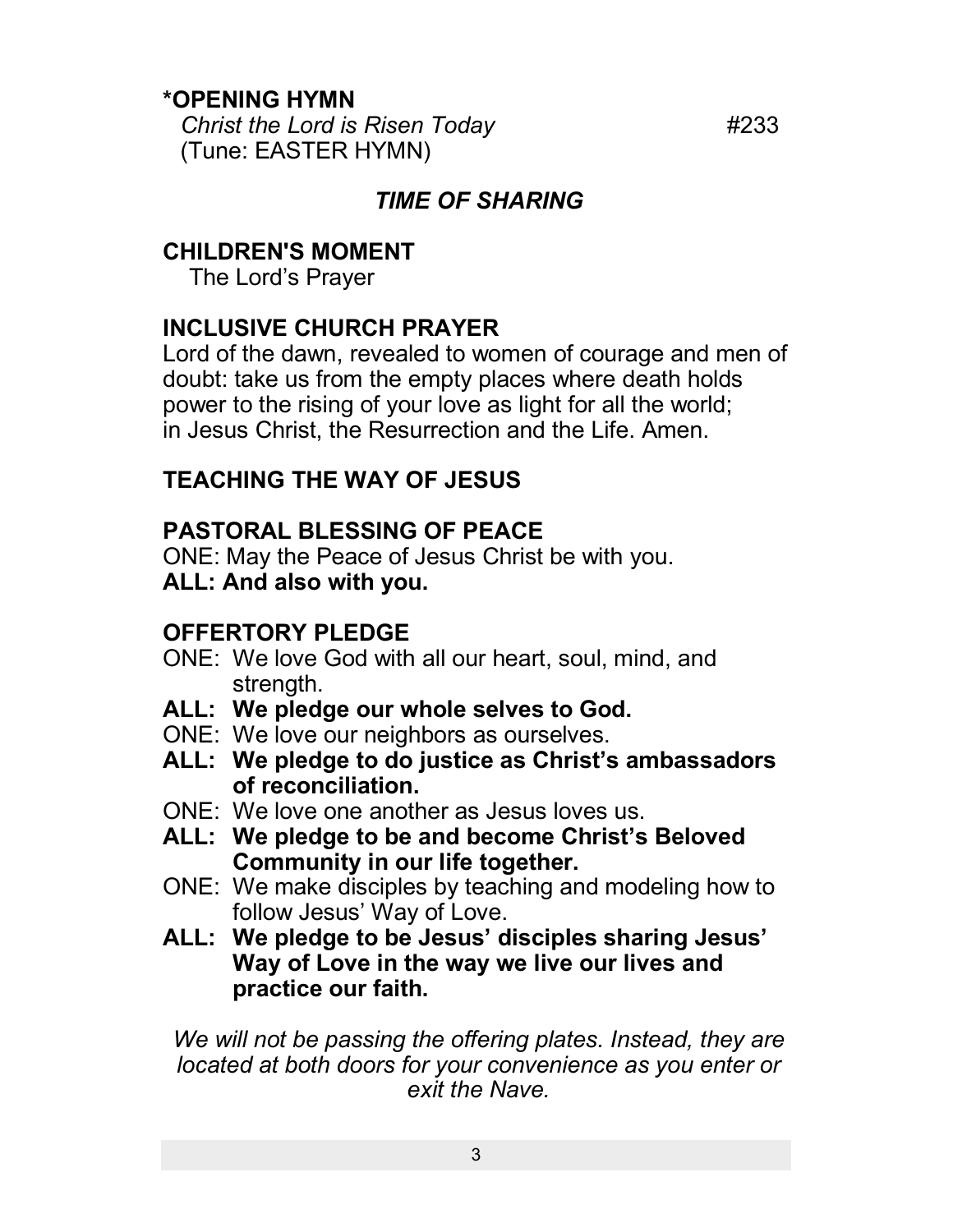## *WE LISTEN FOR GOD'S WORD*

### **SCRIPTURE READING** - Psalm 118:1-2; 14-24

- O give thanks to the LORD, for he is good;
	- his steadfast love endures forever!
- **2** Let Israel say,

"His steadfast love endures forever."

<sup>14</sup> The LORD is my strength and my might; he has become my salvation.

**<sup>15</sup>** There are glad songs of victory in the tents of the righteous:

- "The right hand of the LORD does valiantly;
- **16** the right hand of the LORD is exalted; the right hand of the LORD does valiantly."
- **<sup>17</sup>** I shall not die, but I shall live, and recount the deeds of the LORD.
- <sup>18</sup> The LORD has punished me severely, but he did not give me over to death.
- <sup>19</sup> Open to me the gates of righteousness, that I may enter through them and give thanks to the LORD.
- <sup>20</sup> This is the gate of the LORD; the righteous shall enter through it.
- **<sup>21</sup>** I thank you that you have answered me and have become my salvation.
- **<sup>22</sup>** The stone that the builders rejected has become the chief cornerstone.
- <sup>23</sup> This is the LORD's doing; it is marvelous in our eyes.
- <sup>24</sup> This is the day that the LORD has made; let us rejoice and be glad in it.

## **SCRIPTURE READING** - John 20:1-18

Early on the first day of the week, while it was still dark, Mary Magdalene came to the tomb and saw that the stone had been removed from the tomb. **<sup>2</sup>** So she ran and went to Simon Peter and the other disciple, the one whom Jesus loved, and said to them, "They have taken the Lord out of the tomb, and we do not know where they have laid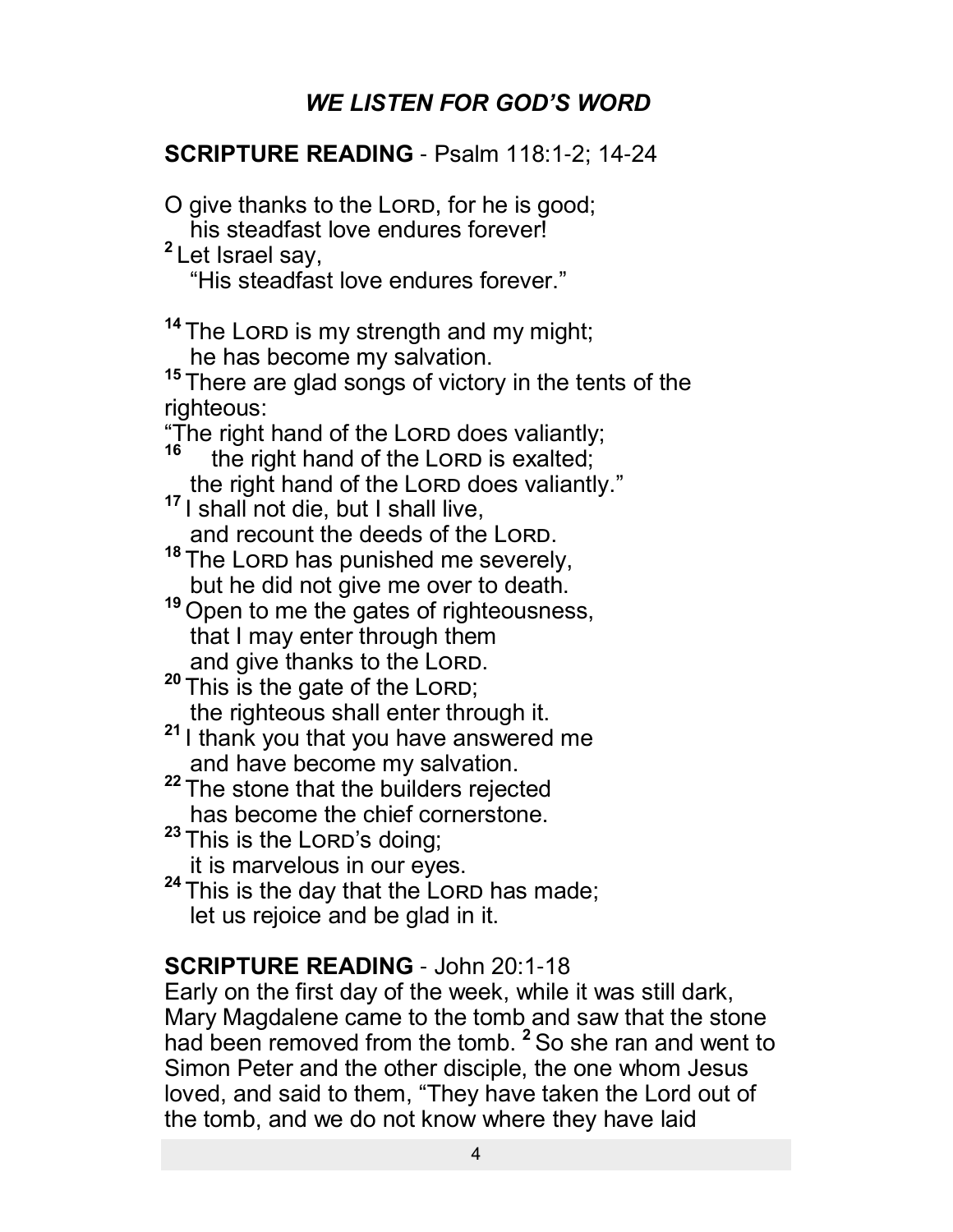him." **<sup>3</sup>** Then Peter and the other disciple set out and went toward the tomb. **<sup>4</sup>** The two were running together, but the other disciple outran Peter and reached the tomb first. **<sup>5</sup>** He bent down to look in and saw the linen wrappings lying there, but he did not go in. **<sup>6</sup>** Then Simon Peter came, following him, and went into the tomb. He saw the linen wrappings lying there, **<sup>7</sup>** and the cloth that had been on Jesus' head, not lying with the linen wrappings but rolled up in a place by itself. **<sup>8</sup>** Then the other disciple, who reached the tomb first, also went in, and he saw and believed; **<sup>9</sup>** for as yet they did not understand the scripture, that he must rise from the dead. **<sup>10</sup>** Then the disciples returned to their homes. **<sup>11</sup>**But Mary stood weeping outside the tomb. As she wept, she bent over to look into the tomb; **<sup>12</sup>** and she saw two angels in white, sitting where the body of Jesus had been lying, one at the head and the other at the feet. **<sup>13</sup>** They said to her, "Woman, why are you weeping?" She said to them, "They have taken away my Lord, and I do not know where they have laid him." **<sup>14</sup>** When she had said this, she turned around and saw Jesus standing there, but she did not know that it was Jesus. **<sup>15</sup>** Jesus said to her, "Woman, why are you weeping? Whom are you looking for?" Supposing him to be the gardener, she said to him, "Sir, if you have carried him away, tell me where you have laid him, and I will take him away." **<sup>16</sup>** Jesus said to her, "Mary!" She turned and said to him in Hebrew, "Rabbouni!" (which means Teacher). **<sup>17</sup>** Jesus said to her, "Do not hold on to me, because I have not yet ascended to the Father. But go to my brothers and say to them, 'I am ascending to my Father and your Father, to my God and your God.'" **<sup>18</sup>** Mary Magdalene went and announced to the disciples, "I have seen the Lord"; and she told them that he had said these things to her.

### **CHOIR ANTHEM**

### **Combined Choirs of Broad St. UMC and UCC**

Michael Moren, director; Jason Handy, accompanist.

*Resurrection Victory* **by Lloyd Larson**  Words by Cecil F. Alexander and Godfrey Thring. Music by Lloyd Larson incorporating DIADEMATA by George J. Elvey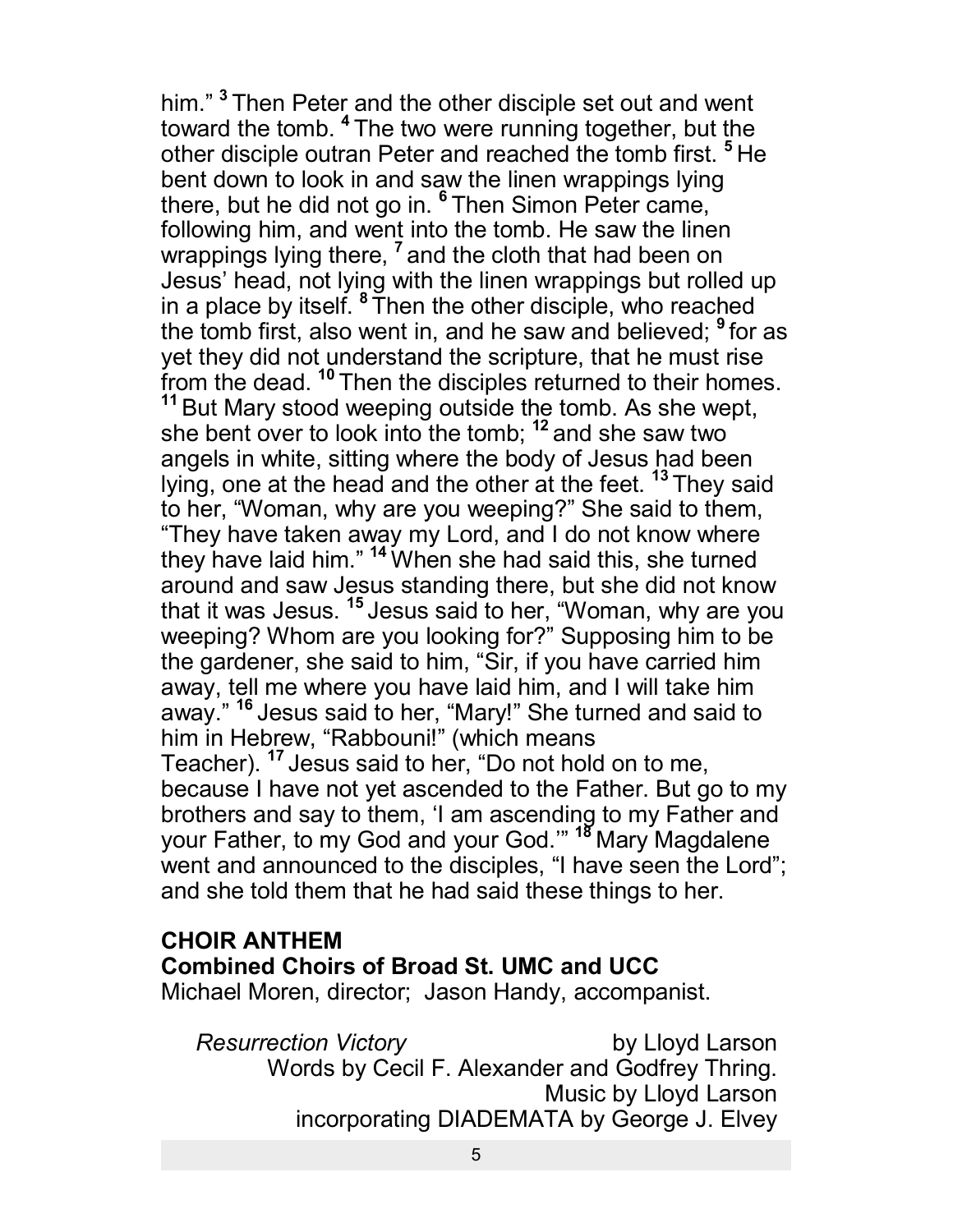## **SCRIPTURE READING** - Acts 10: 34-43

**<sup>34</sup>** Then Peter began to speak to them: "I truly understand that God shows no partiality, **<sup>35</sup>** but in every nation anyone who fears him and does what is right is acceptable to him. **<sup>36</sup>** You know the message he sent to the people of Israel, preaching peace by Jesus Christ—he is Lord of all. **<sup>37</sup>** That message spread throughout Judea, beginning in Galilee after the baptism that John announced: **<sup>38</sup>** how God anointed Jesus of Nazareth with the Holy Spirit and with power; how he went about doing good and healing all who were oppressed by the devil, for God was with him. **<sup>39</sup>** We are witnesses to all that he did both in Judea and in Jerusalem. They put him to death by hanging him on a tree; **<sup>40</sup>** but God raised him on the third day and allowed him to appear, **<sup>41</sup>** not to all the people but to us who were chosen by God as witnesses, and who ate and drank with him after he rose from the dead. **<sup>42</sup>** He commanded us to preach to the people and to testify that he is the one ordained by God as judge of the living and the dead. **<sup>43</sup>**All the prophets testify about him that everyone who believes in him receives forgiveness of sins through his name."

### **SERMON**

## *RESPONDING TO GOD'S WOR***D**

### **INTERLUDE**

**SHARING OF JOYS/CONCERNS** 

**PASTORAL PRAYER**

### *COMMISSION AND BLESSING*

**\*CLOSING HYMN** *The Strife is O'er* #242 (Tune: VICTORY)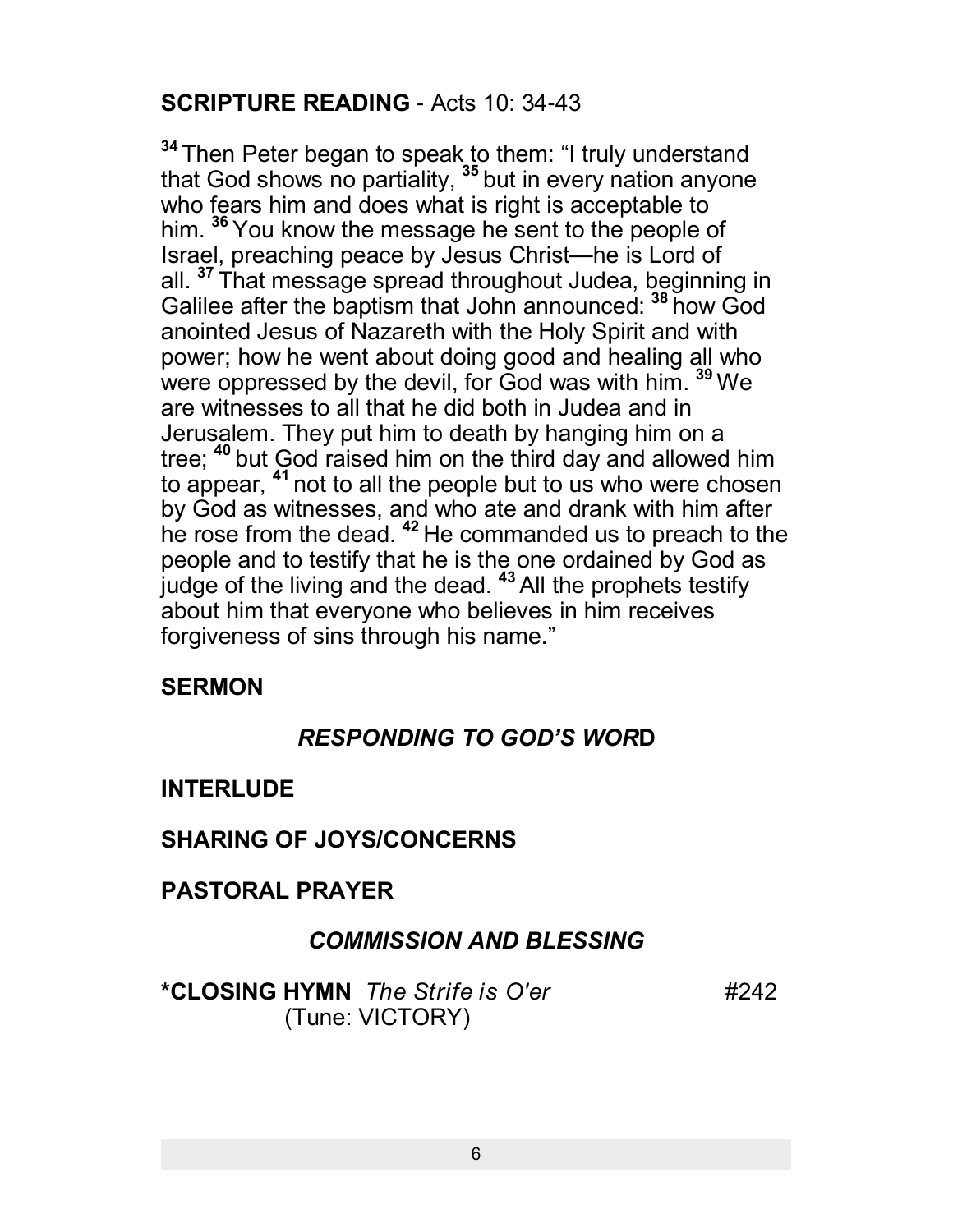### **BENEDICTION AND EASTER ACCLAMATION**

- ONE: You are witnesses to the resurrection; you are messengers of the gospel. Go forth to tell the good news, preaching peace by Jesus Christ he is Lord of all.
- ONE: Rejoice, people of God! Christ is risen from the dead! Go in peace to love and serve God. Christ is with you always. Alleluia! Christ is Risen!

**ALL: Christ is risen, indeed. Alleluia!**

### **POSTLUDE**

*Christ the Lord is Risen Today* Arr. Victor C. Johnson *The Strife is O'er, the Battle Done* Arr. Victor C. Johnson

Bulletin Notes:

The *Inclusive Church Prayer* comes from *Prayers for an Inclusive Church* by Steven Shakespeare, Church Publishing: New York, 2009.

*Teaching the Way of Jesus* section come from *Youth Ministry as Peace Education* by Elizabeth W. Corrie, Fortress Press: Minneapolis, 2021, and *Teaching the Way of Jesus* by Jack L. Seymour, Abingdon Press: Nashville, 2014.

#### *Questions for Reflection*

What difference does it make to believe that Jesus Christ is risen from the dead? How does your faith in the resurrection of Jesus Christ change the way you think about sin and death? How does it change the way you live?

#### *Household Prayer: Morning*

God of endless life,

in the light of this new day we see the dawning of your new creation. Give us wonder and delight to enjoy this day that you have made; through Jesus Christ, our living Lord. Amen.

#### *Household Prayer: Evening*

Stay with us, Lord, for it is evening and the day is almost over. Help us to know that you are with us— through the promise of your Word, in the sharing of a meal, and by the power of your Spirit that burns within our hearts. Bless and keep us, this night and always. Amen.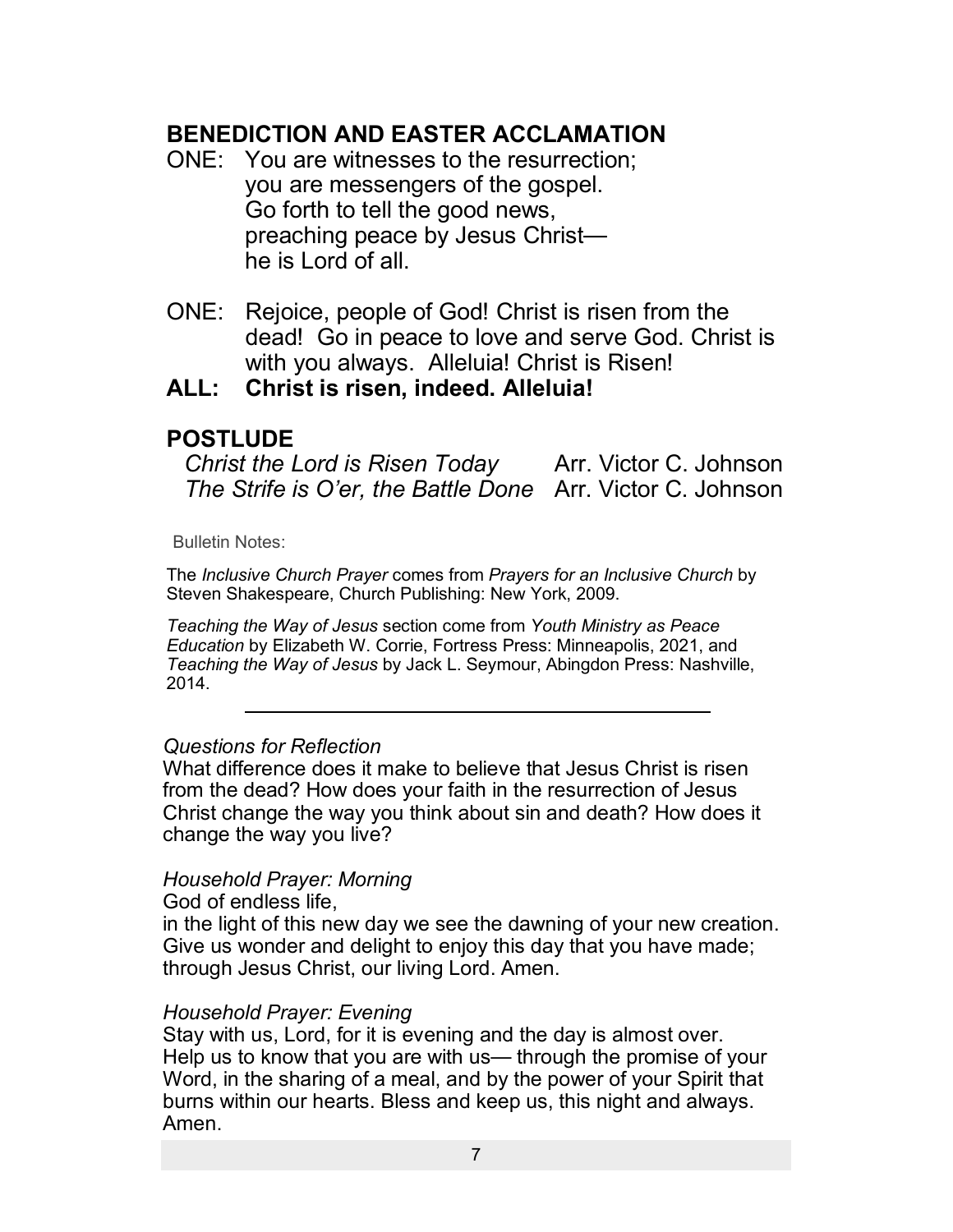# *Easter Memorial Dedications*

*We remember those who have died since Easter 2021 Lillian Connine, Paul Flores, George Hallahan, Rick Lanfear, Paul Laughlin, Rebecca Myers, Doug Yantz*

> In memory of **Gary Gray, Sr. and Elizabeth Gray and William and Doris Noel**  from Gary and Vicki Gray

In memory of **Roslyn and Frank M<sup>c</sup>Aleish**  from Karen and Vincent Mallozzi

> In memory of **The Obenauer Family**

In memory of **Paul J. Sternberg and Amanda B. Sternberg**  from Pat Sternberg

> In memory of **loved ones**  from Mary and Peter Williams

> > In memory of **loved ones**  from Betty Yeahl

Welma!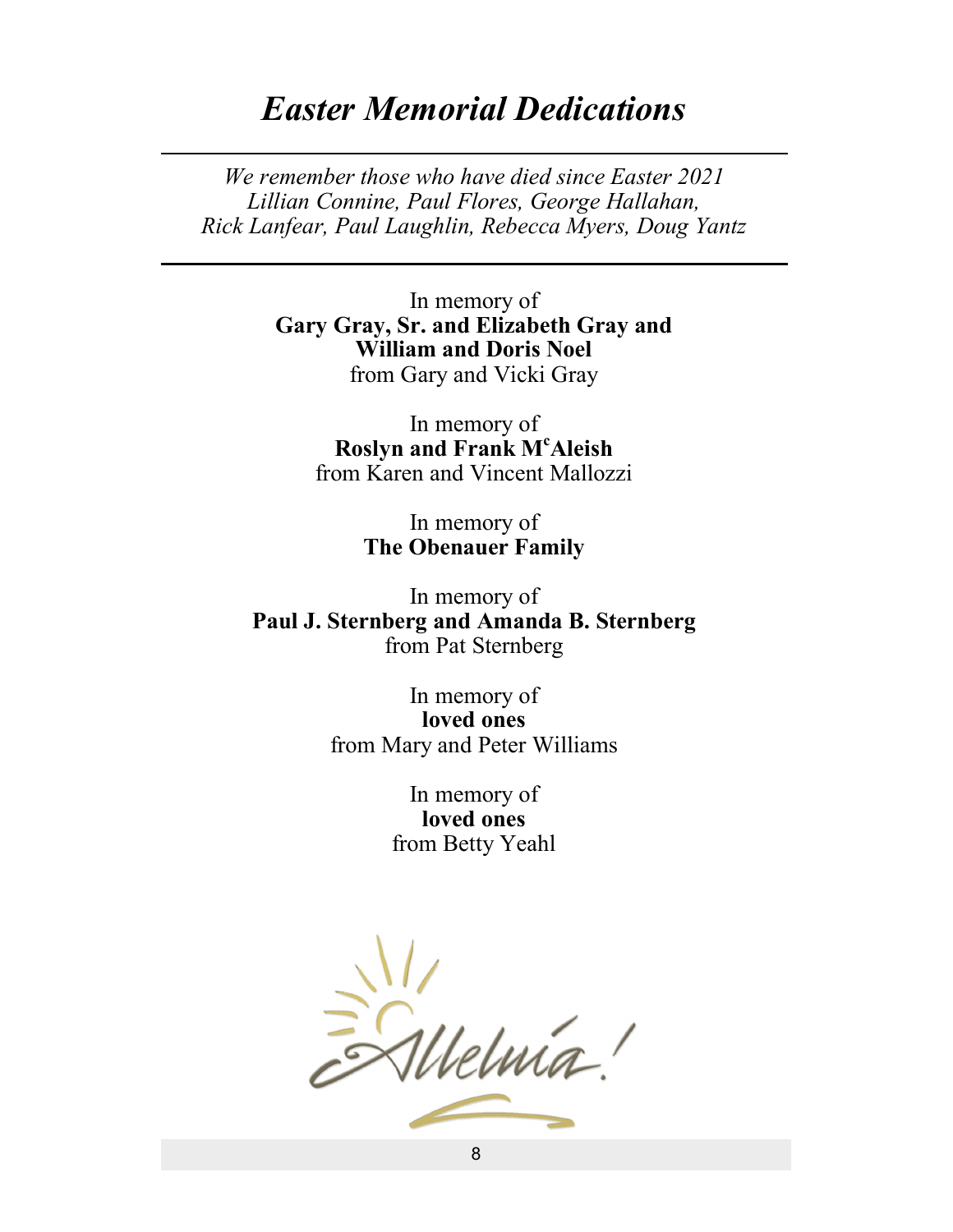#### **ANNOUNCEMENTS**

**NEXT WEEK** we will resume Coffee Hour after the worship service in the Founders' Room. The Deacons will be your hosts. Social distancing is recommended.

**POSITION AVAILABLE - Director of Inclusive Church Ministries (ICM).** The Director of ICM is primarily responsible for directing our strategic efforts in diversity, equity, inclusion and advocacy and to help implement these practices in all areas of church ministry. This is a parttime, ten hour per week position. For a job description and requirements, please contact Cheri in the church office (office@uccnowichny.org or 607-334-3434.) To apply, submit a resume and cover letter to the church office. Deadline to apply is April 30, 2022.

**TODAY IS THE LAST DAY** to drop off your donations of jelly for Helping Hands. A box is in the Nave hallway.

**COVID-19 TEST KITS** are available at the church office. If you need one, pick up a box on Sunday, or make arrangements with the church office 607-334-3434 or office@uccnorwichny.org.

**SCHOLARSHIPS AVAILABLE FOR MUSIC LESSONS** – If you need help affording music lessons, consider applying for a Music Scholarship. Applications are available from the church office. For more information, talk with Meena Conant, Music Committee Chair.

**#RAINBOWMONDAYS** - Join us on Mondays to show our support, love and affirmation of those in the LGBTQ+ community by posting a rainbow selfie on your social media account with #rainbowmondays.

**IF YOU NEED HELP** with something, please reach out to the church office, a Deacon or Pastor John. We're here to help each other.

#### **CALENDAR**

*The Chenango Muslim Community meets upstairs daily at 9:30 p.m. and Fridays at 1:30 p.m.* 

#### **SUNDAY, APRIL 17 - EASTER SUNDAY**

9:00 a.m. Sunday School, on Zoom 10:00 a.m. Worship, Nave or www.uccnorwichny.org/live-stream-2

#### **MONDAY APRIL 18**

*Church Office Closed for Easter Holiday* 9:00 a.m. AARP Tax Prep, Founders' Rm. 10:00 a.m. Prayer Circle on Zoom 1:30 p.m. K. Given Tutoring, upstairs 2:00 p.m. E. Fischer Lessons, upstairs 3:00 p.m. Tai Chi, Mayflower Rm.

#### **TUESDAY, APRIL 19**

1:00 p.m. Quilting Circle, Kitchen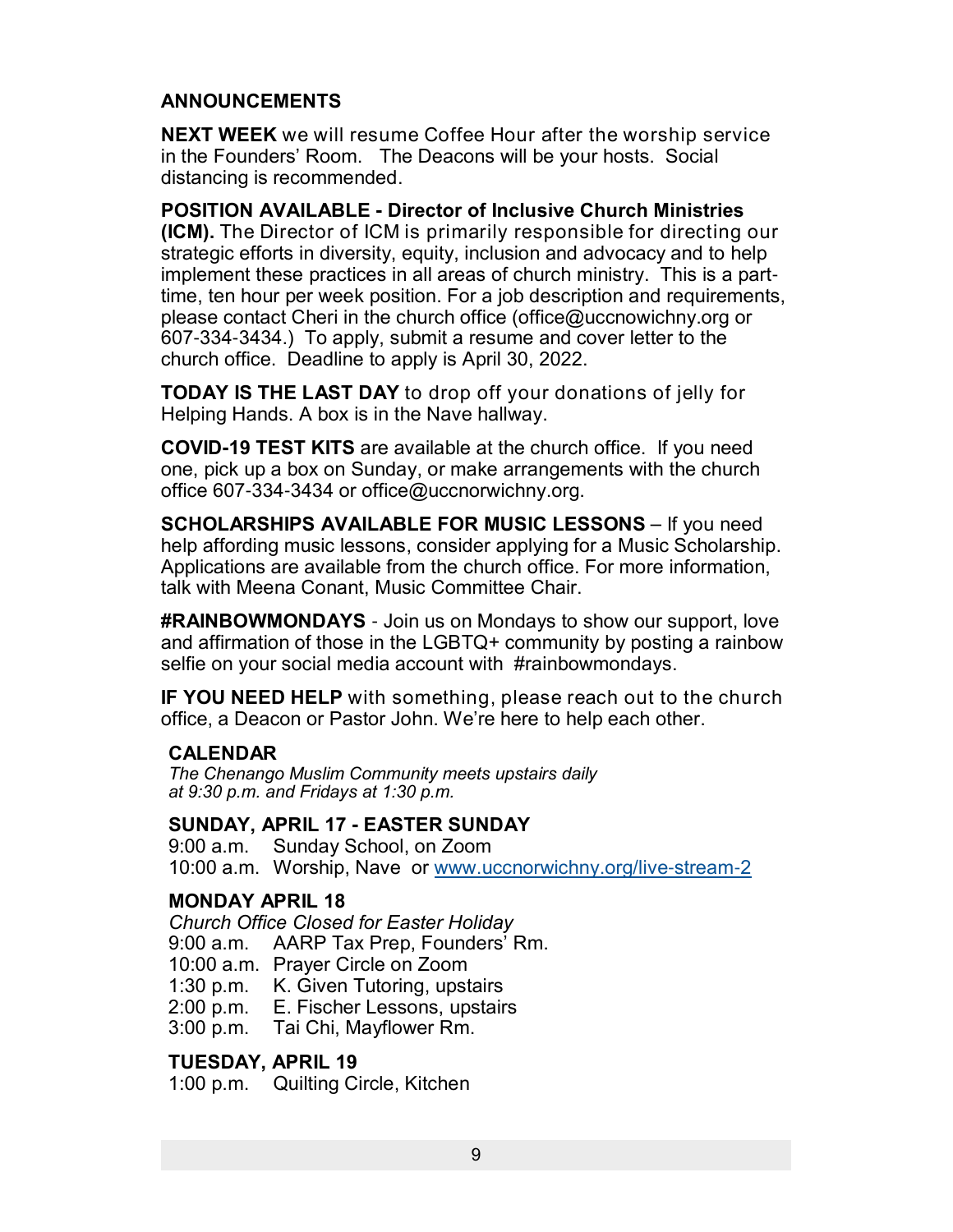#### **WEDNESDAY, APRIL 20**

10:00 a.m. Prayer Circle on Zoom 3:30 p.m. J. Handy Lessons, upstairs 6:00 p.m. Democratic Committee, Founders' Rm. 7:00 p.m. Zoom Choir Rehearsal

#### **THURSDAY, APRIL 21**

6:30 p.m. Quilting Circle, Founders' Rm.

6:30 p.m. Executive Council, Founders' Rm.

#### **FRIDAY, APRIL 22**

10:00 a.m. Prayer Circle, on Zoom

3:30 p.m. J. Handy, Lessons

#### **SUNDAY, APRIL 24**

9:00 a.m. Sunday School, on Zoom 10:00 a.m. Worship, Nave or www.uccnorwichny.org/live-stream-2 11:00 a.m. Coffee Hour, Founders' Rm.

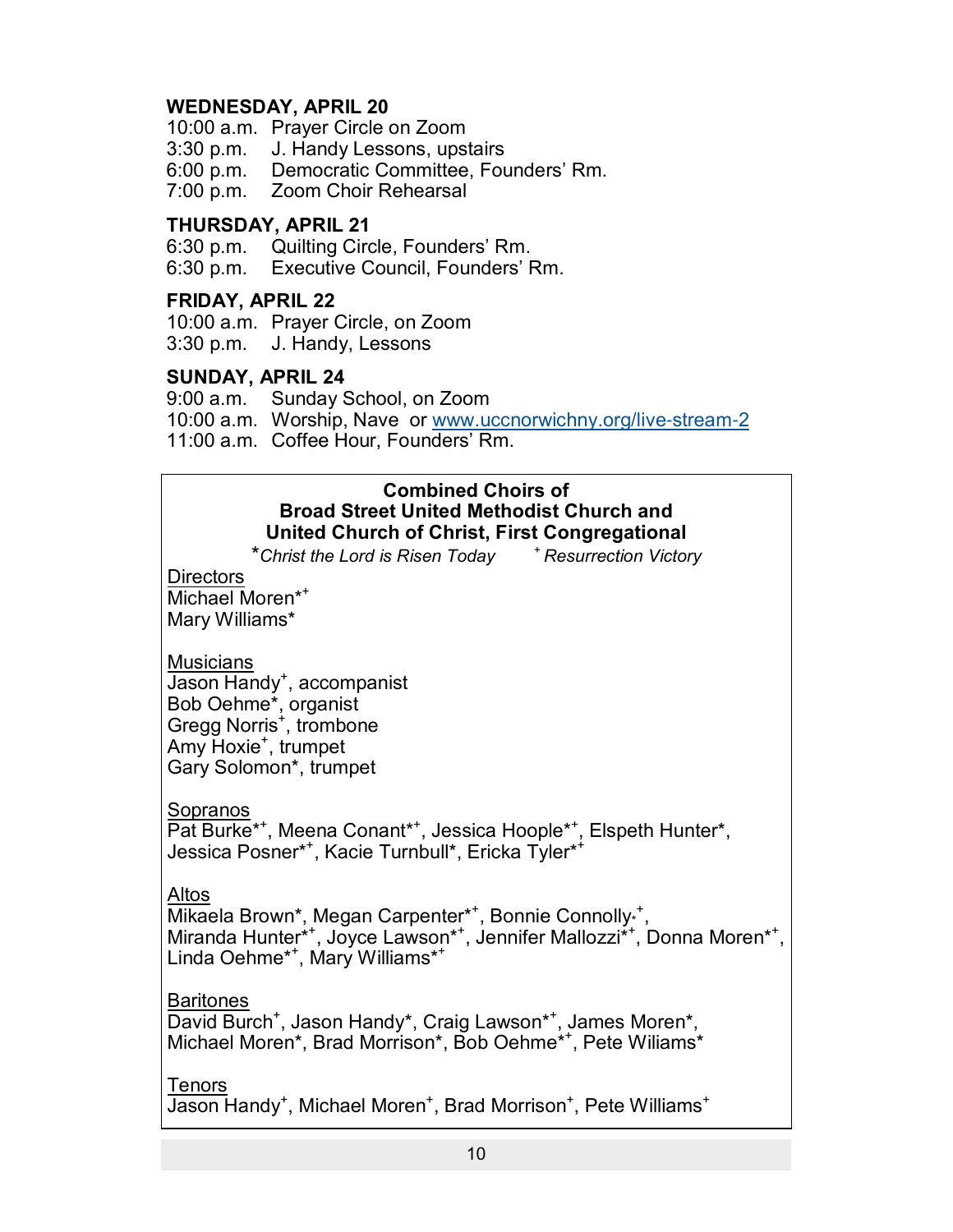**TODAY'S PARTICIPANTS IN MINISTRY OF SERVICE:** Interim Pastor: **Rev. John Steitz** Director of Music Ministries: **Mary Williams** Organist: **Jason Handy** Director of Children's/Youth Ministries: **Linda Oehme** Provisional Director Inclusive Church Ministries: **Brad Morrison**  Sunday Sexton: **Shea Breese** Live Stream: **Jennifer Mallozzi, Chris McSweeney** Usher: **Ericka Tyler** Liturgist: **Linda Oehme**

#### **NEXT WEEK'S PARTICIPANTS - 4/24**

Usher: Liturgist: Mary Williams Flowers: The Obenauer Family

Watch a live stream of our service Sundays at 10:00 a.m. at www.uccnorwichny.org/live-stream-2

> Past worship services can be viewed at www.uccnorwichny.org/sermons

**MINISTERS:** All the People **INTERIM PASTOR:** Rev. John Steitz, 215-820-1650 (cell) **MODERATOR:** John Kolb **CHAIR OF DEACONS:** Mary Williams **DIRECTOR OF MUSIC MINISTRIES:** Mary Williams **DIRECTOR OF CHILDREN'S/YOUTH MINISTRIES:** Linda Oehme **PARISH COORDINATOR:** Cheri Oakley **FINANCIAL ASSISTANT**: Jennifer Mallozzi

**CHURCH OFFICE HOURS - By appointment only.**

**CONTACT: Address:** 11 West Main St., Norwich NY 13815 **Telephone:** 607-334-3434 **E-mail:** office@uccnorwichny.org **Web site:** www.uccnorwichny.org

facebook.